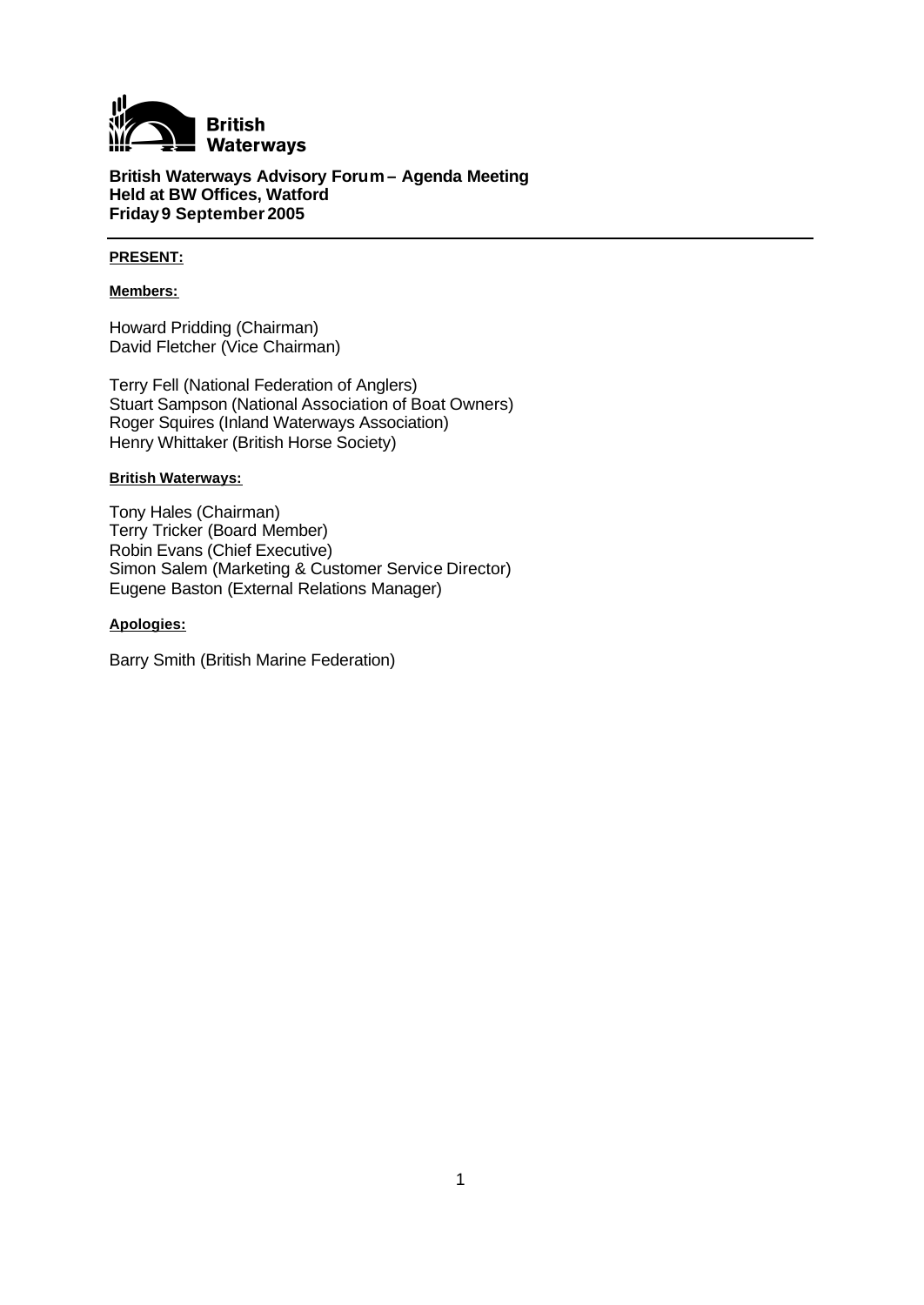# **1. WELCOME & INTRODUCTIONS**

Howard Pridding opened the meeting. He regretted that the trade representative was unable to attend and explained this was because of other commitments.

He explained that the members had met briefly prior to this meeting and discussed possible agenda items. It was recognised that by its nature, BWAF was a broad church and that while some issues would be of interest and/or concern to a number of members, others would be of relevance only to single constituencies. He emphasised the two-way nature of the Forum for debate.

Robin Evans stated BW's willingness to consider all matters raised through the Forum, but stressed this should focus on strategic matters. This was a true opportunity for stakeholders to engage with BW as outlined in the *Improving Openness & Accountability* consultation.

# **2. ADMINISTRATIVE MATTERS**

## **2.1 Applications for Membership**

Howard detailed the approaches he had received from two organisations to become members of BWAF following the success of the Inaugural Meeting. He explained his view that he felt such consideration should be initially based on the membership criteria as described in the Forum's Constitution. Terry Fell agreed that the chairman should be mandated to make the initial decision.

Tony Hales suggested that a small membership sub-group should be formed, and after discussion about the need to consider the number of members an applicant had, it was agreed that this would proceed, with business conducted primarily through email. Howard added that he intended to establish various e-group forums to deal with business outside of formal meetings, and would arrange for such **HP** groups to be established.

# **3. POSSIBLE AGENDA ITEMS**

#### **3.1 Future Restorations**

The BMF/BWAF representative member, Nigel Stephens, had asked the Forum to consider issues relating to past and future restorations, with particular emphasis on the experiences of managing the Rochdale Canal following recent restoration work.

Simon Salem warmly welcomed this suggestion and felt this agenda item would be a good basis for BW's intended review of its *Waterways 2025* document.

Terry Tricker commented that an analysis of the Rochdale Canal restoration was a very good example: with hindsight he believed BW may have gone about the restoration in a different way.

Robin commented that there needed to be a clear objective for the outcome of the debate. He suggested this be clarification on BW's handling of requests for support for restoration projects and a clear understanding of where BW should apply its limited resources.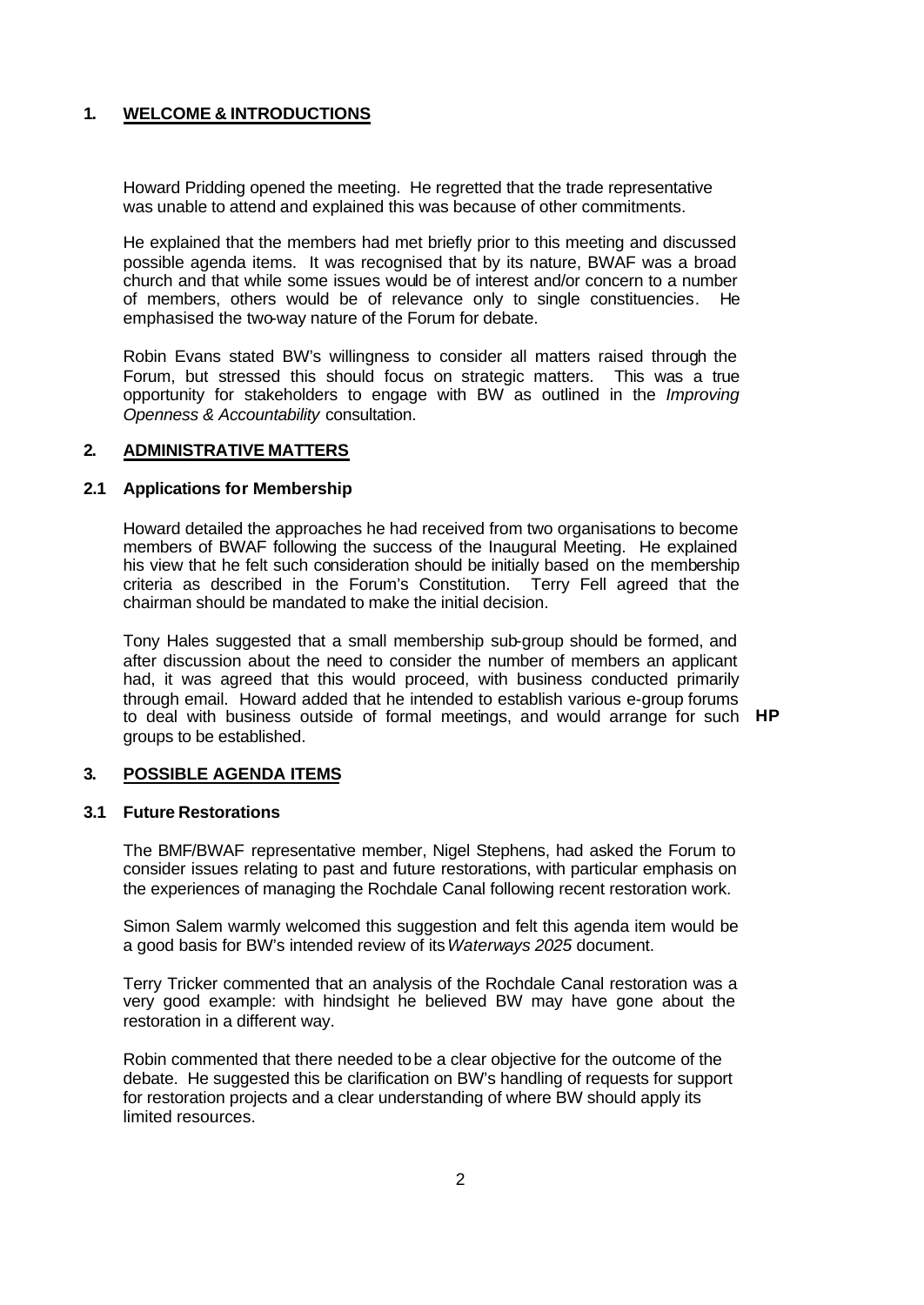Simon supported this comment, adding that improving understanding of how BW prioritised its commitments and the criteria it used to make its decisions was key to greater understanding and overall support amongst the waterways community.

Roger Squires suggested that consideration of Government principles and strategy, as embodied in PPG documents, should also be undertaken. He referred to the recent news concerning the Lichfield & Hatherton, where PPG had apparently been ignored.

David Fletcher stressed it was important for the future success of all restoration projects that BW did not preclude some in favour of others. Howard agreed, adding that communication of BW's approach to overall restoration was key, while communications strategies concerning individual projects should note the impact they may have either directly on the project concerned, or by default, on other projects.

Robin agreed with this overall view, but a focus on restoration could not be to the exclusion of recognition of the whole of BW's involvement in the waterways. Priorities must take account of other customer and business needs not necessarily attached to restoration projects.

Tony stated that, in principle, BW should support all projects but must have clearly communicated criteria describing how resources will be allocated according to projects' relative chances of completion.

Simon suggested that agreement on strategies of communication should be based on a determination of the entire waterways movement's agenda for future restorations, and not just limited to navigation interests.

Roger concurred, and added that the current IWAAC report on restoration projects could form the basis of such agreement.

Stuart Sampson felt it was important that local waterways' groups were involved in this debate. Howard, while noting the value of wider involvement, felt this would be difficult to do at this strategic level. However, he was confident that the proposed way forward was an excellent start in gaining wider involvement and understanding from all quarters of the waterways movement.

It was agreed that Nigel Stephens would be asked to produce a paper for the forthcoming meeting which considered the difficulties associated with the newly restored Rochdale Canal. BW would respond using the Cotswold Canals as an example of a current restoration scheme.

**Nigel Stephens**

Robin confirmed that BW will provide:

- Details of the process by which BW's Board give approval for restoration projects;
- An overview of current funding opportunities and climate, with a focus on the HLF and Big Lottery Fund criteria;
- A short paper on the lessons BW considers it has learnt from after completing the recent set of restorations;
- A short paper on how a future communications strategy would embrace the entire waterways movement and take account of this variety of needs. **BW**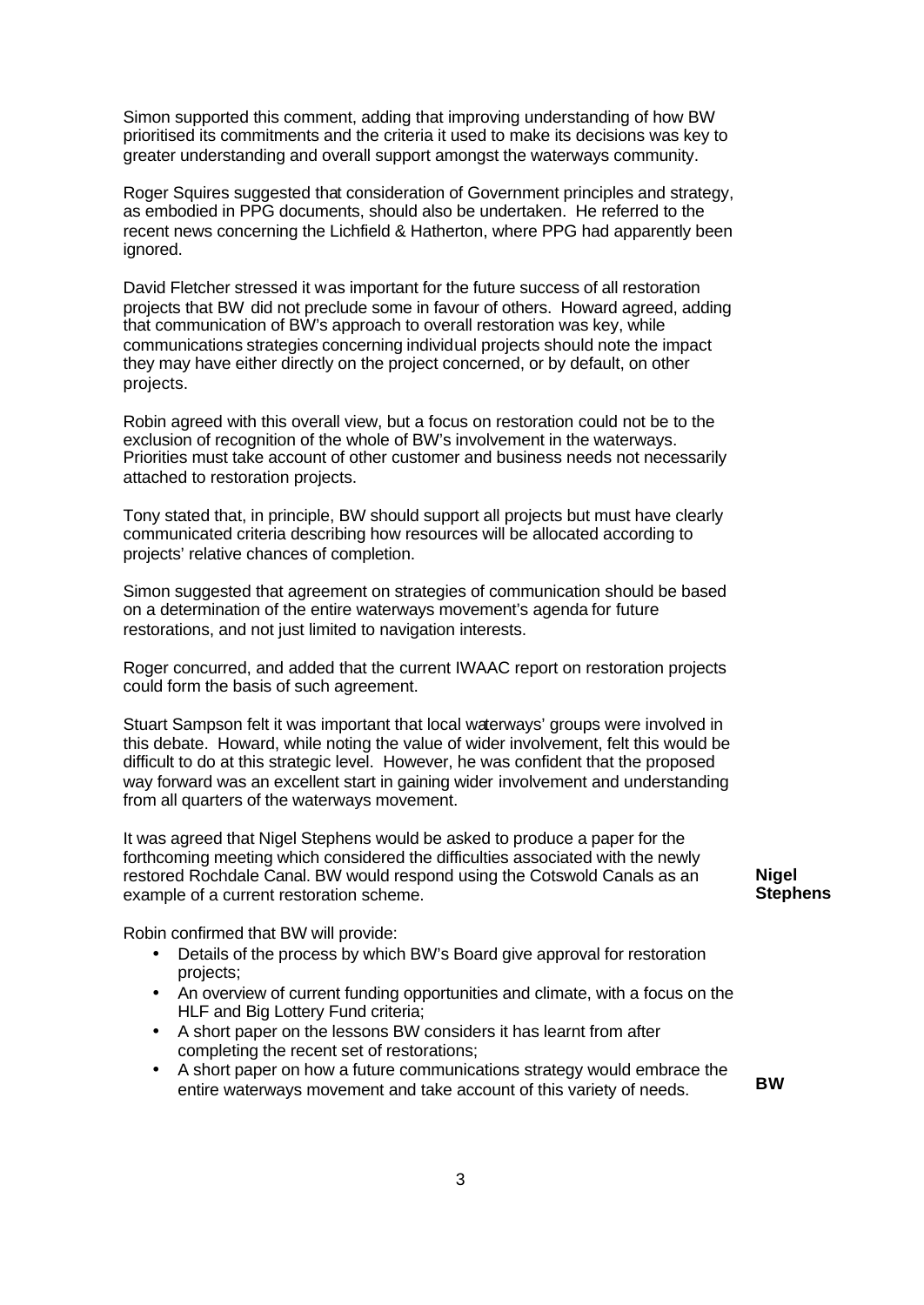## **3.2 Towpath Management for all Users' Benefits**

Howard opened this subject by asking whether BW had scrapped its policy concerning the need for cyclists to register and show a permit when using towpaths. It was felt this was a good example of where potential conflict between different types of users existed, and where BW could play an active role in developing harmony.

Robin responded by admitting he had thought about discontinuing the policy because it was unenforceable, but had been persuaded that it worked in some areas where sufficient resources allowed wider educational campaigns to be conducted on the towpath. Nevertheless, he welcomed the proposed debate as a means of helping BW to provide a safe and pleasant environment for visitors.

Terry (Fell) endorsed the view that cyclists posed specific problems for a range of users. In his capacity as angling representative he recounted various instances where conflict had been caused by cyclists travelling too quickly along towpaths where anglers were based.

Robin accepted these examples, but reinforced the view that such individual behaviours could not be managed, and that the cycle permit system was unenforceable. He believed that a fundamental change in peoples' behaviours led through a robust communications programme could have some positive effects, and noted the role of volunteers in achieving an 'on the ground' presence that BW was unable to provide. Terry (Tricker) added that consistent and unified messages from other users could potentially have more impact than simply BW encouraging considerate usage of towpaths.

Terry (Fell) responded that his organisation had offered for its bailiffs to act as volunteer wardens on the Kennet & Avon Canal. This had been rejected by local BW management on the grounds of safety and liability. Robin, while noting he was not aware of such rejections, stated his embarrassment that such offers had not been pragmatically viewed and acted on. He was determined that BW must be clear on how it would remove perceived barriers to engaging with volunteers

Terry (Tricker) felt that through the BWAF the subject of effective towpath management leading to increased footfall could be raised at other levels of local government etc, acquiring greater momentum than BW alone could commit to the issue. He suggested that the agenda subject specifically concerned with volunteers should be deferred until a future BWAF meeting to enable BW time to resolve the barriers that currently prevented many proactive volunteering opportunities.

Howard commented that the encouragement of self-regulation was a potential route through which improvements could be achieved. He referred to the use of water bikes as an example. Henry Whittaker spoke of the British Horse Society's success in engaging with wider organisations to deliver mutual benefits. He described his view that there were two ways to engender greater understanding and harmony between visitors, using a combination of membership organisations and individual peer pressure. This had led to partnership activities and volunteer mobilisation.

It was agreed that Henry would produce a paper outlining this approach for consideration at a future Corridor Issues meeting and subsequently by the BWAF. **HW**

#### **3.3 Waterway Standards**

Howard outlined the concerns expressed that BW was not currently managing its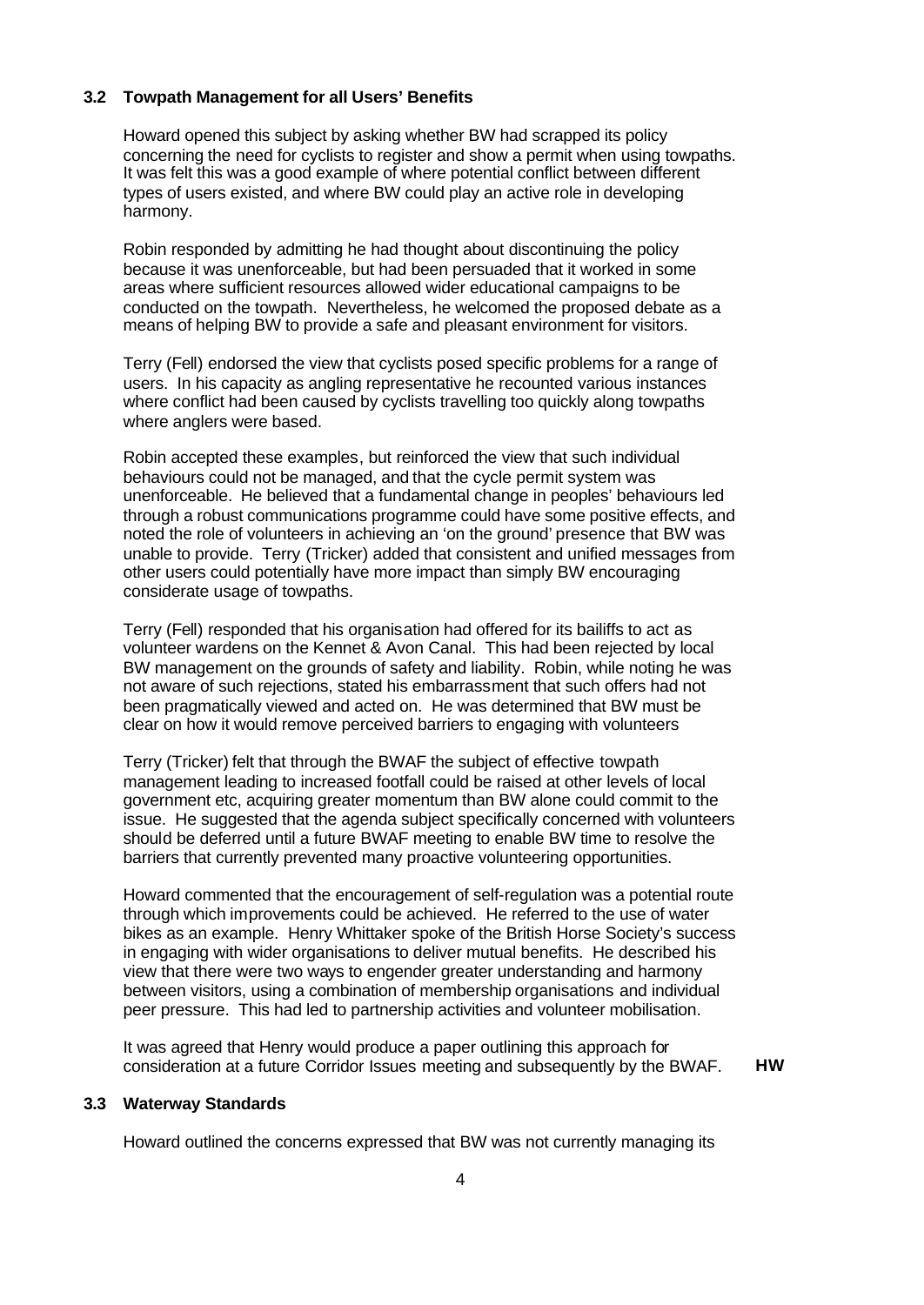maintenance programme to a set of agreed standards with users. This included activities such as dredging programmes, towpath maintenance and visitor enhancements. He suggested that BW produce a statement on its work on Waterway Standards.

Robin responded that BW was currently working to the established 'Sim Standards' while work was being undertaken to align future Standards to the needs of individual visitor segments. He welcomed an exchange of views on the development of these future Standards.

Roger commented that should BW move towards a contract with Government on delivery expectations, such Standards would need to be clear and manageable for assessment on BW's progress in meeting the Contract requirements.

Robin encouraged the BWAF to contribute to a strategic policy position on future Standards. Howard agreed to gather the BWAF member views. **HP**

Robin agreed that BW would produce a short paper on the development of the new Standards to date. **BW** 

# **3.4 Network Capacity & Congestion**

Howard spoke of members' concerns that at some points on the network there was increasing congestion. It was felt this was a worthwhile debate on future management actions to control problems associated with over-popular stretches of waterway.

Simon requested that the debate adhere to a strategic approach, and not one that considered individual operational actions. Robin echoed this view; the strategic matter was how BW managed congestion overall, and suggested that the debate should be centred on how far BW should go in restricting the effects of congestion. This could be as far reaching as charging for use of certain waterways, for example.

Stuart agreed that this was a valuable issue for debate, including the extent to which BW applied measures to restrict congestion. Roger supported this view, and added that the affordability of boating was another matter for debate. Terry (Fell) stressed that policies must be workable and not adversely affect existing users' enjoyment of their various pastimes.

Howard agreed that it was for members to develop a paper based on user views. **HP**

# **3.5 Consultation Processes**

Howard outlined some concerns that had been expressed relating to the ongoing licence fee & structure consultation document. While it was noted these concerns existed, it was felt that any BWAF debate should consider the strategic matters of BW's various consultative mechanisms.

Stuart added that there was concern about the way the consultation was being conducted, and not what was being done.

Robin agreed there were concerns and that BW would produce a paper outlining its overall approach to consultation.

Howard agreed to provide a distillation of members' views on BW's procedures for consultation. **HP**